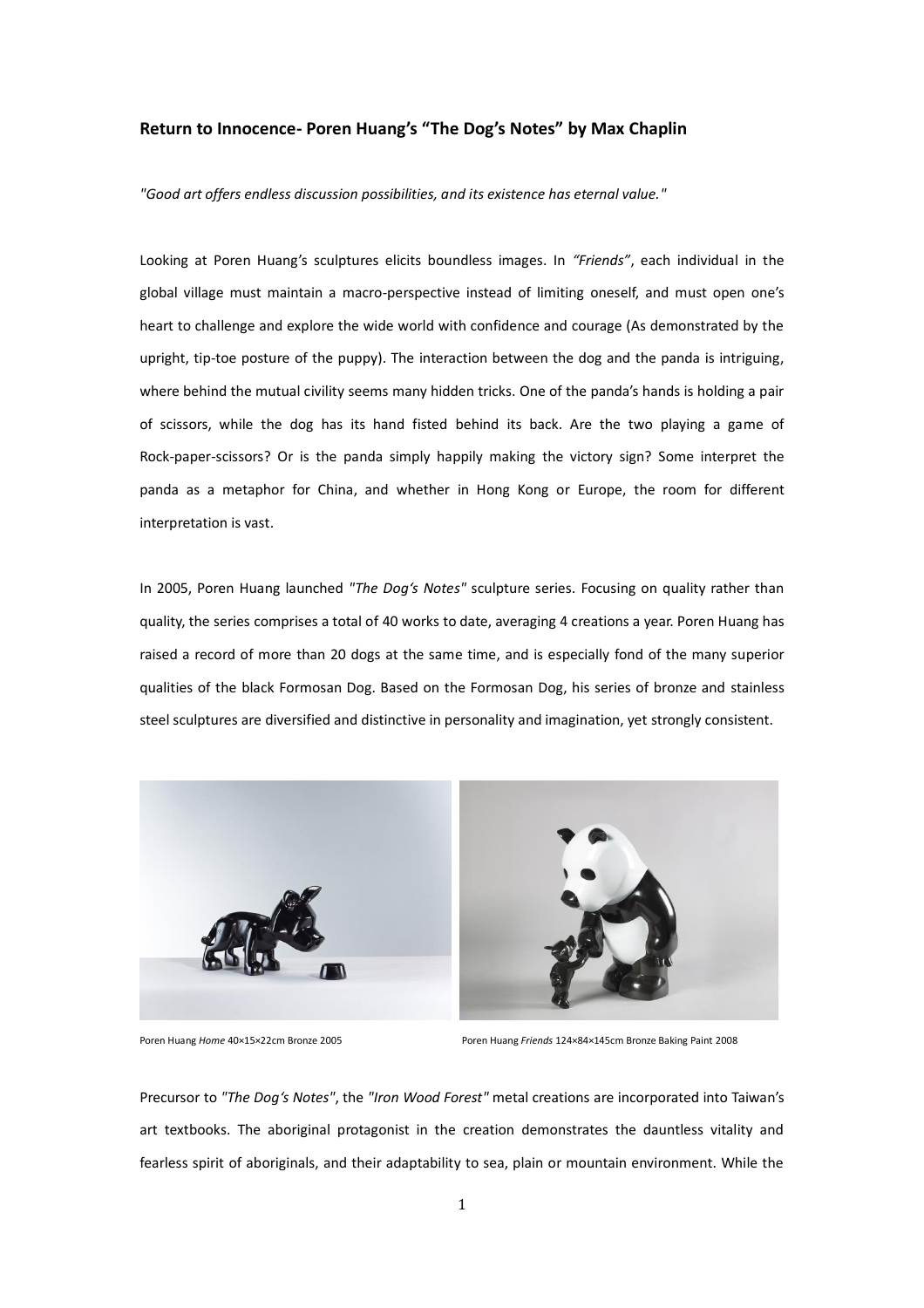works strongly manifest the positive qualities of aboriginals, the Formosan Dog is their companion. In Poren Huang's *"Iron Wood Forest"*, a dog is often present like a shadow helping the human character. Hence in 2005, the dog became center stage when Poren Huang began his *"The Dog's Notes"* series. In addition to the preserving the positive qualities of the creation, the series also delivers humor.

#### **Dogs play the role dictated by humans.**

Heaven has bestowed dogs as a human best friend! In ancient or primitive environment, humans coexisted with wild beasts, and dogs played the role of bugle sounding sentries who maintain alertness 24 hours a day to guard their homes and protect their masters till the end of their short lives. In addition to defending their territories, they were also excellent helpers who help their masters hunt or herd sheep. Moreover, dogs heal the human heart, giving their masters the warmest of care. Upon weaning and becoming independent creatures, dogs begin their lifetime of loyal and selfless dedication to their masters. Regardless of their masters' anger, sadness or lack of food, dogs never leave their masters but remain steadfast toward their masters. Today's dogs no longer play the sentry or hunting role, but have become pets, and if abandoned by their masters, become strays. With the development of human history, dogs have fully demonstrated that their loyalty, enthusiasm and pure attributes have remained constant, and contemporary humans should emulate such positive qualities. Poren Huang uses dogs to personify humans, and dog-like sculptures are in fact portrayal of humans.

Poren Huang believes that the 21st century human fails to measure up to dogs, not for the want of a good life, but for the lack of Confucian piety and resilience to stress. Dogs dedicate their lives to humans, following them uncomplainingly even in deprivation. In contrast, humans will rip apart kinship over money. Today's material economy is improving, yet the morality of humanity is deteriorating. In addition, a weakened mind, or the so-called civilized mental illness, has become the norm in today's society. Unlike agricultural or primitive African societies where people are content, people today lack resilience toward stress, resulting in manic-depressive mood swings or emotional instability. Nevertheless, humans can emulate the dogs at their side, and learn from their innocence and optimism so that simple pleasures or positive actions can bring about joy and serenity. Like dogs where a mere simple hug and warm interaction can induce them to burst with happiness, isn't simple bliss not within reach?

### **Born of woodcarving family**

At one time, Poren Huang kept 20 dogs with him at the same time. Since his grandfather's generation,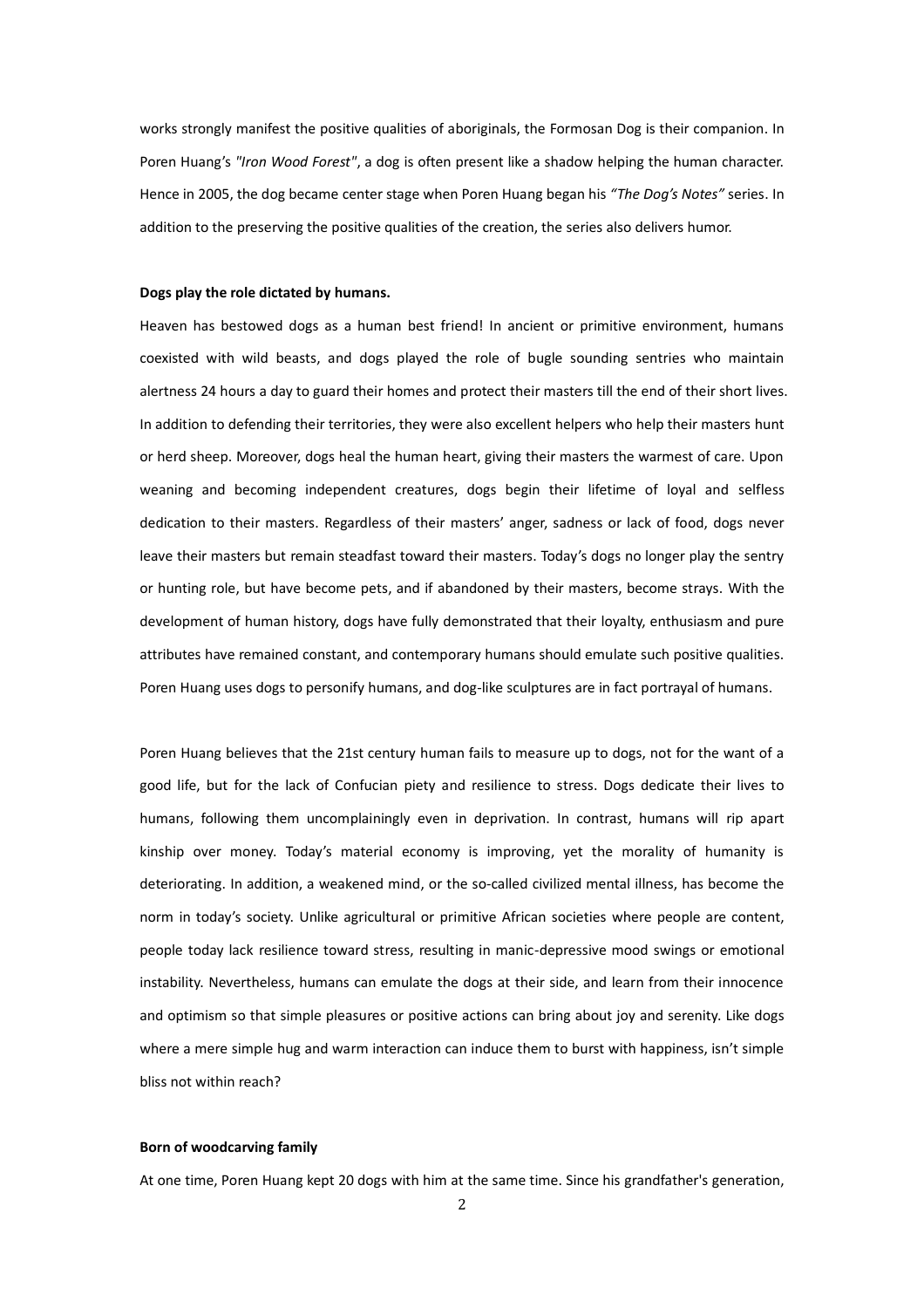dogs have always been part of the family. He often helps dogs deliver puppies, is born in the Year of the Dog, and is the typical dog expert. Poren Huang has the refined and sensitive nature of an artist. In addition to his detailed observations of the personality and behaviors of dogs, he is astutely perceptive of the connection between dogs and people in modern society.



Poren Huang *Every Day is a New Start* 38×23×30cm Bronze Gold Foil 2007

Poren Huang was born into a wood carving family. During the time of his grandfather and father, the woodcarving industry in Taiwan was at its peak. Woodcrafts were often exported, and during the heyday, their woodcarving factory had employed more than 100 craftsmen to produce woodcrafts. At that time, they kept many dogs throughout the factory to prevent theft. Hence, Poren Huang grew up among woodcarving and dogs. However, he not only has exquisite carving techniques, but is also born with a keen sense of observation and extraordinary sensitivity, where his appreciation of life is expressed through sculpturing. Therefore, he best understands the difference between crafts and art. After graduating from the Taipei's Fu-Hsin Trade and Arts School Department of Sculpture in 1989, he began his artistic creations and produced works that are most widely discussed. The diversity of ideas and concepts in each and every piece of his work stir bountiful associations in his audience.

However, from the very beginning, Poren Huang's father was firmly opposed to his career in art, and even threatened to severe their father-son relationship. That was because in the past, woodcarving masters had left their factory due to the hardship and poverty of an artist's life. His father did not wish the same mistake on his children, and resorted to the threat in the hope that he would be able to eke out a stable living by continuing in the woodcarving industry. However, Poren Huang's strongly artistic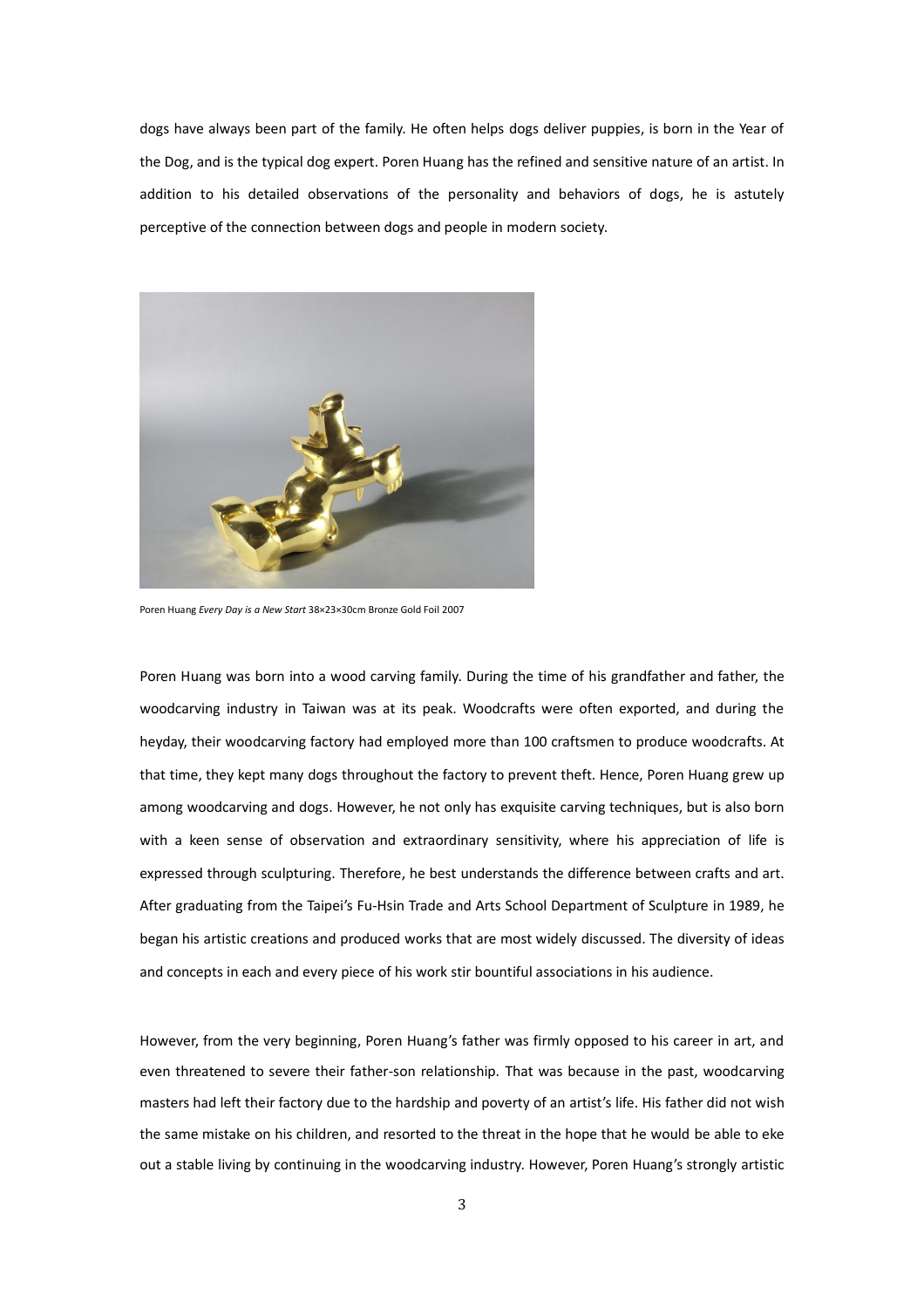nature could not be satisfied with the arrangement, and insisted on creative work. Nevertheless, he did not wish to leave his family, and with a positive attitude, quietly set about to create. At the same time, he also participated in many sculpture competitions, and his innumerable awards attracted media interviews and reports, eventually giving his father a peace of mind. Poren Huang Boren uses the dog as his theme to express his tenacious refusal to surrender his creative works while also demonstrating his absolute loyalty to his family by building his family before developing his personal art. His *"I'm Not Happy Now!"*, *"Home"* and "Generation to Generation" bronze sculptures are seemingly whimsical, yet they were created during Poren Huang's lowest point in life when his family failed to understand his insistence on art. However, he was neither pessimistic nor resentful, but instead created *"The Dog's Notes"* series that draws smiles from his audience.

*"I'm Not Happy Now!"* the bronze work offers unlimited imagination. Dogs have personalities and emotions, and are also territorial. However, they do not provoke, but instead want to please humans and desire understanding of their *"I'm Not Happy Now"*. In human interaction, substituting hurt with humor is the best form of communication. It does not create chasm or rift, but instead closes gaps and instills concern. During the time when Poren Huang was creating this piece of work (2005), he was in need of family support and understanding. Although his journey in artistic creation was difficult, he consistently maintained a positive attitude and humorous perspective while diligently taking care of his family. The *"Every Day is a New Start"* (2007) bronze sculpture has a shiny gold layer, and was created when his father was ill and dying. From the perspective of a father, parents want their children to be happy every day, and the smiles of their children bring them the greatest satisfaction. Poren Huang accompanied his father till the very last moment, and grasped that being able to safely awaken to welcome each day is life's greatest gift. It is like basking in the light of dawn, where the heart is full of light. This work is also a satire of the heavily burdened modern life where the heavenly gift of time is not treasured.



Poren Huang *Night Watch* 34×30×44cm Bronze Baking Paint 2008 Poren Huang *I'm Not Happy Now!* 48×20×32cm Bronze 2005

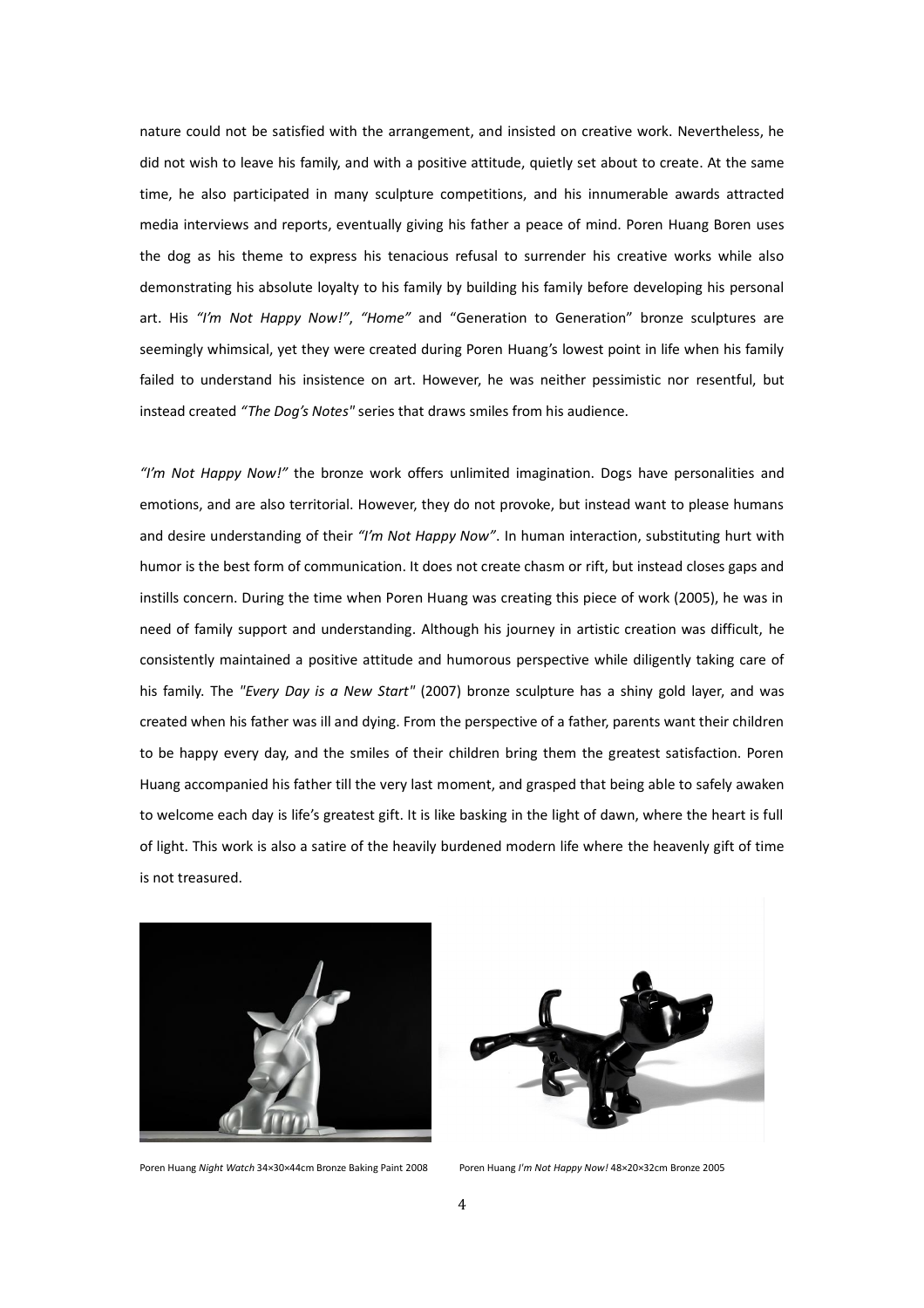#### **Dogs and humans are not only friends, but also learning partners**

Positive attributes characterize Poren Huang's *"The Dog's Notes"*. Although the works differ in styles and patterns, almost every piece pulsates with energy and ambition! The lives of dogs are not long, but they stay tirelessly with its master. In past generations, human lifespan was short, yet it was easy to cherish each day and live a valuable life. In contrast, people today are full of ignoble self-righteousness and complacency, and treat life with such passiveness till confronted with death. In particular, despite the excellent economic comfort of modern life, people are always greedy, calculating and creating burdens for themselves, resulting in mental and emotional insecurity. Life is full of troubles, and negative thinking is inevitable. *"The Dog's Notes"* is a contemporary work that reminds people of the value of positive thinking. The past agricultural society of contentment and strong ethics would not have produced the concepts and works of *"The Dog's Notes"*. The valiant sculpture of *"The Dog's Notes"* bears extraordinary self-confidence and courage for facing a world of information explosion and sheer vastness. The puffed up chest fur of the dogs (e.g. messages and dreams) suggests their indomitable spirit in confronting a multitude of challenges.

*"The Loved One"* bronze sculpture does not necessarily refer to the children of wealthy families. All parents think that their children are *"The Loved One"*, and provide them with the best care and resources in the hope that they can find happiness and live a better life than the previous generation. Everyone plays the role of *"The Loved One"* to his parents. *"The Loved One"*, with his baby fat and complacency, might not have necessarily squandered away his family resources, but may have instead flourished, and fully demonstrated courage and self-confidence even at a tender age, valiantly facing his life, and is indeed a loved one.



Poren Huang *The Loved One* 37×32×57cm Bronze Silver Foil Gold Foil 2009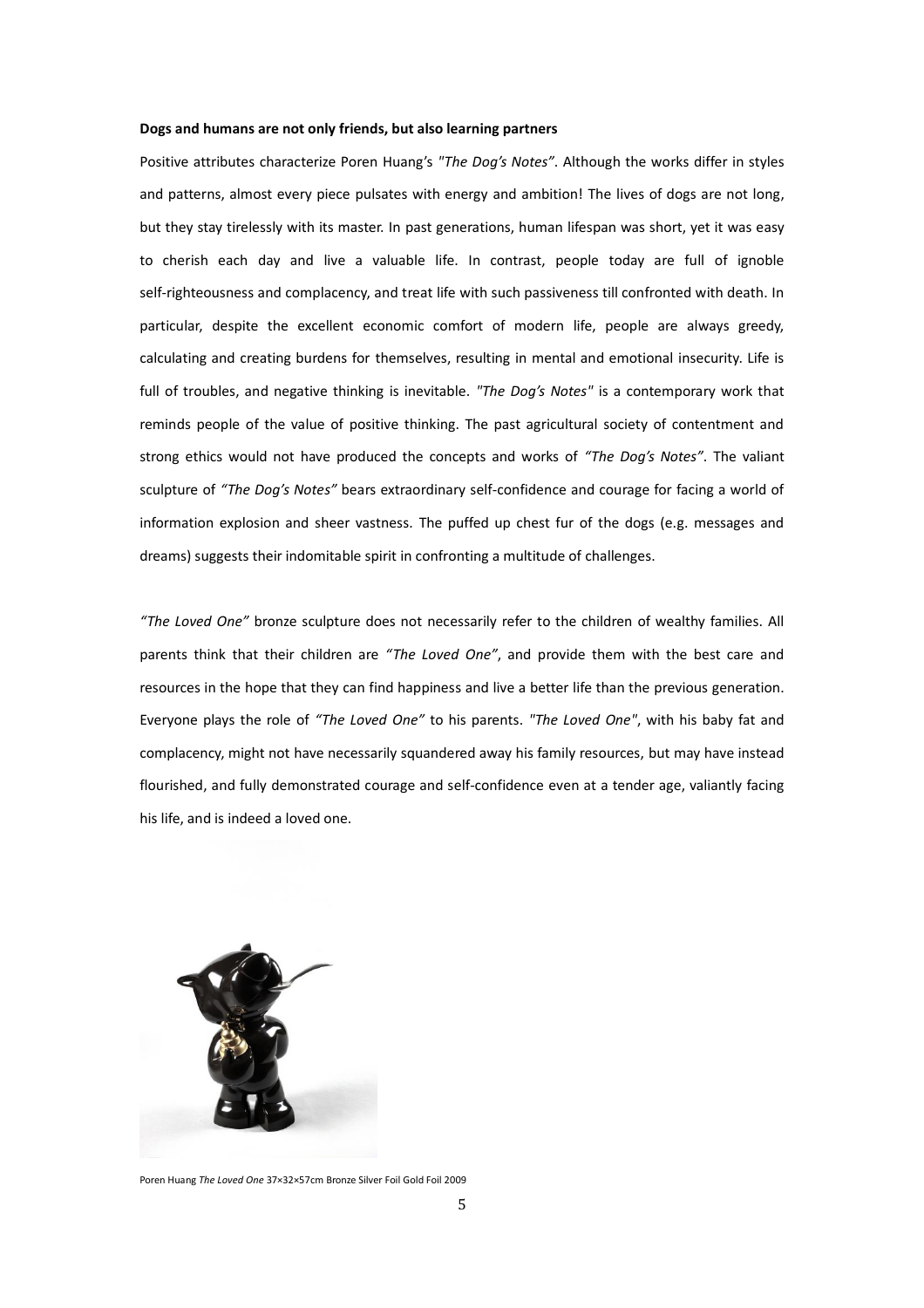Poren Huang Boren employs anthropomorphic sculpturing so that his creations resemble both dog and human. *"The Dog's Notes"* are quite anthropomorphic, and readily resonates strongly with the collectors to become a part of their family. The dog form is used to capture audience attention and evoke the desire to touch. Subsequently, through the interaction, the spirit of the work is realized, and infects those living with it. Interactivity is a major feature of *"The Dog's Notes"*, and Poren Huang encourages collectors or the audience to touch these anthropomorphic works and experience the inner legacy. Therefore, large works of *"The Dog's Notes*" naturally becomes a focal point in public places, attracting unconscious attention and educing the desire to interact and savor. Poren Huang implanted the concept of taking care of the family, positive thinking and fearlessness into his work so that upon interacting with his creations, people discover again and again the profound, intrigue and lasting charm in the artistry of his works. Initial and later sentiments towards *"The Dog's Notes"* often differ, which deeply impresses collectors. It is a feeling of humanity and caring spirit that no amount of external materials can replace.

Interactivity is an attribute that Poren Huang conferred upon his *"The Dog's Notes"* sculptures. Therefore, Poren Huang is very conscientious of the lines and block surfaces of each work, and so meticulous that he finds an error of 0.01% unacceptable. Hence even though his sculpturing studio is huge, he has no assistant. His does not allow the hands of others in his work. To ensure that his creations fully reflect his artistic thoughts and protect their artistry, he does all the work to ascertain that every piece of construction stems from his idea. Poren Huang creates simple external beauty to induce people to interact. However, he also deeply embeds internal beauty into his works so that when people eventually sense his work with their "heart" and no longer with their eyes, they will naturally overlook the amusing appearance. Indeed it is this inner, supreme touching of the spirit that constitutes the eternal value of art. The increased spiritual value that Poren Huang's works give to collectors is boundless. However, the prerequisite is that they must feel and interact with their hearts for the spiritual wealth to come naturally. If the beauty of art is but superficial, it would be fleeting and fade quickly like fireworks. This is like a person who must be full of substance for others to want to continue interacting with him.

The smile inducing and humor attributes of *"The Dog's Notes"* are especially important in today's modern society of repression and stress. There is no distance between the creation and its audience, which allows them to experience comfortable intimacy with the work and make art a part of their lives. Whether in media commercials or public figures, humor receives immediate favorable responses.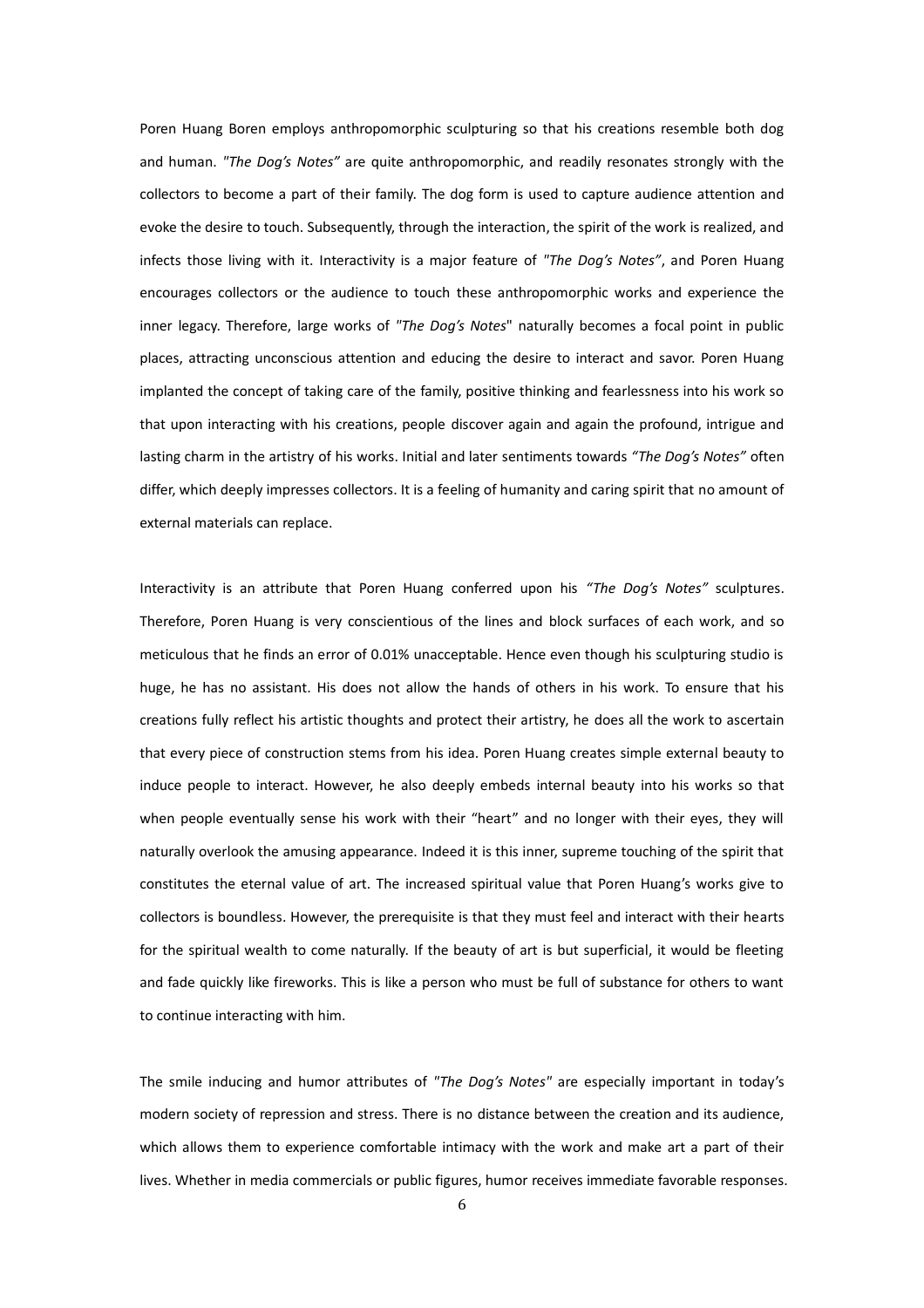Zero distance between art and life is an important evolutionary process of 20th-century art. Only by involving public participation can art be incorporated into living space and have the opportunity to touch people. Together with the advance in media, people are happy to share art that touches them, thereby accelerating the market visibility of art and creating an undersupply market value. Humorous art can elicit immediate positive feedback while depth remains an indispensable element that makes art indelible in history.

The simplicity, innocence, guilelessness and sincerity of dogs are also featured in *"The Dog's Notes"*. Dogs selflessly follow their masters without demanding rewards. In contrast, perhaps due to living in an era of money and rights, people today secretly pit against each other, and such a fiercely competitive environment results in complicated human relationship that is secretive and calculating. Given such duplicity, people have developed more wariness and protective layers, depriving them of the ability to fully enjoy this transitory life, which in turn affects their families. Poren Huang's *"Happy Time"*, *"What the Heck!"* and *"Little Rascal"* are candid illustrations of innocence. Guilelessness, full enjoyment and contentment in people can alleviate the discrimination between them, and help them focus on the positive behavior of communication and exchanges, thereby creating a friendly atmosphere.





Poren Huang *Happy Time* 90×45×54cm Bronze 2006 Poren Huang *What the Heck!* 28×28×32cm Stainless steel 2010

Modern people can emulate a dog's sense of responsibility, which is a kind of non-selfish thinking. Modern people tend to make excuses, and care only about self-interest at the expense of others. In Poren Huang's *"Night Watch"* bronze sculpture, the moonlight reveals the dog patrolling diligently with steady steps, its body seemingly afloat on wings. In the *"You Cannot Pass!"* bronze sculpture, the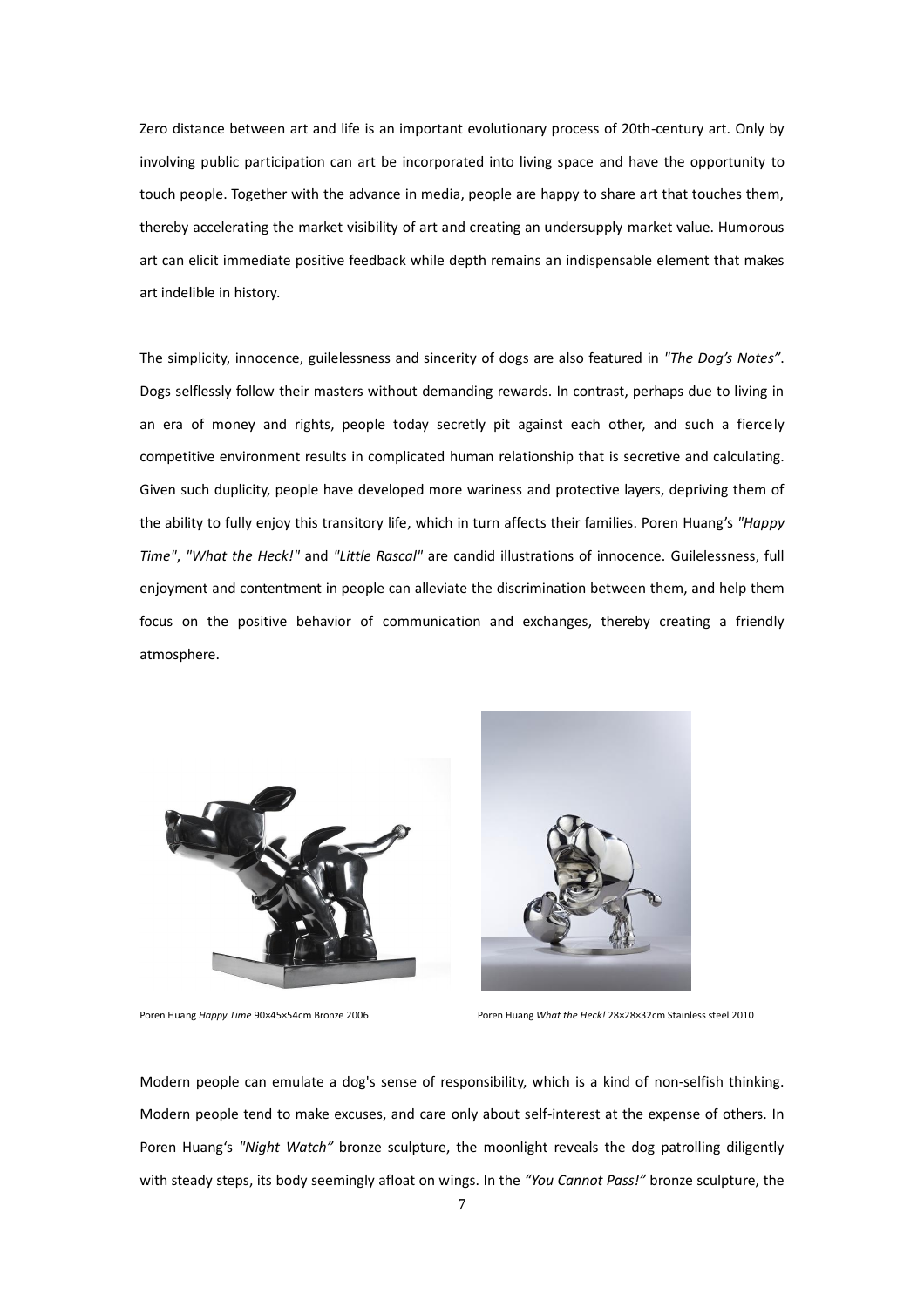extended claws and arched back reveal readiness to attack, and the completely taut and 100% responsible poise give the protected a sense of security, while *"Sticking to My Post"* and *"My Territory (3)"* model the strongest sense of responsibility. In Poren Huang's *"The Dog's Notes,"* regardless of dog or anthropomorphic forms, each creation is full of reassuring energy, vitality, and the capability of bearing the weightiest responsibility.

Dogs do not judge by appearances, and do not deviate from their value even if their masters suddenly fall ill or lack food. The unshakable loyalty of dogs toward their masters is something that humans can use for self-evaluation. For families, this could be an anchor. Loyal people are naturally responsible, guileless and kind, and create meaningful value in life.

Dogs learn from people. Dogs have long since adapted to human life, becoming socialized to live with and help people. The lives of dogs are short, but they are always spirited. Particularly when humans are in trouble, dogs erupt into courage to defend them and never leaving them for even a moment. Dogs are also human's psychologists. When people are aggrieved or sad, they will always find their dogs welcoming them home them with absolute warmth and eagerness. Dogs also sense when their masters are upset, and will quietly stay at their side until their masters feel better. Dogs have already submitted to the lifestyle and emotional state of humans. They have accustomed themselves to become human's best companion, and they remain happy and carefree in their short lives. Dogs are intelligent animals, and in Poren Huang's *"The Dog's Notes"*, they manifest their human characteristics, and seem dogs, yet humans. In Poren Huang's works, the relationship between humans and dogs involves mutual learning. They are both friends and learning partners. Dogs have been socialized, and modern people should also emulate the superior qualities of dogs.

*"The Dog's Notes"* is consistently "strong". Each creation embodies strong features. For example, in *"Gimme a Hug"*, *"My Territory (2)"* and *"21st Century"*, the dogs do not exhibit any hint of fragility, but are full of confidence with heads held high gazing proudly into the sky. When Poren Huang started on *"The Dog's Notes"*, he was at a low point in his life; yet he cultivated an extraordinary spirit of vivaciousness, positiveness, optimism and courage. *"The Dog's Notes"* is full of originality and purity, giving audience room for boundless imagination and opportunity for unlimited discussions.

## **Perfect Presentation for International Artists**

In 2005, *"The Dog's Notes"* was launched, and has since gathered numerous domestic and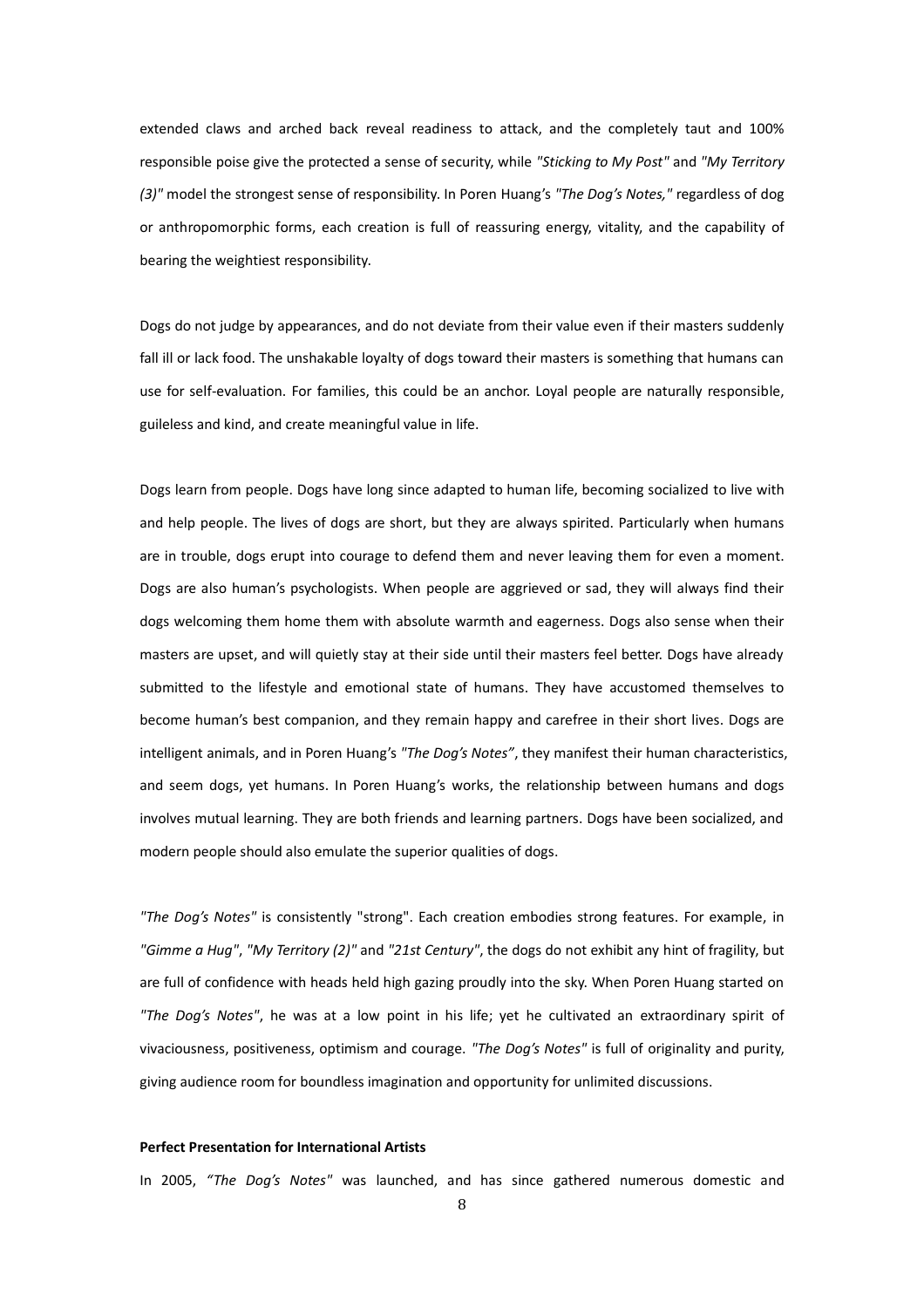international collectors. Some collectors are attracted by the appearance of the work and others by their investment value, but they quickly become emotionally vested into their collection of *"The Dog's Notes"*, which subtly becomes their emotional sustenance. After a period of interacting with the works, some collectors who had frequently suffered anxiety found their anxiety alleviated, and experience inexplicably pleasure. Therefore *"The Dog's Notes"* is often described as therapeutic art that produces psychological healing. Perhaps "Contentment" would explain that people who are easily satisfied with life and things find sleep easy. Sleep disorder is a common civilized disease, and getting a good night sleep has become a luxury. If a person can put aside all his worries and be content, happy will overflow, and sleep will be as easy as falling off a log. Artworks are not merely ornamental. For example, the paintings of Francis Bacon (1909-1992) and Lucian Michael Freud (1922-2011) are not popularly deemed beautiful, yet they have passed on through generations of history. "Beauty" is slowly uncovered through exploration. It is spiritual and eternal, and offers room for discussion and critique.



Poren Huang *My Territory (3)* 100×80×150cm Bronze 2007 Poren Huang *You Cannot Pass!* 96×48×90cm Bronze 2006

Poren Huang's *"The Dog's Notes"* are collected internationally. It is a common human artistic asset that knows no cultural or racial barrier, and has the ability to touch anyone in the global village. If a creative work can easily cross over racial barriers, it can wield considerable influence. Collectors from different countries interpret the *"New World"* bronze sculpture differently since no two individuals are alike, and every country or region has its own cultural background. Nevertheless, humans have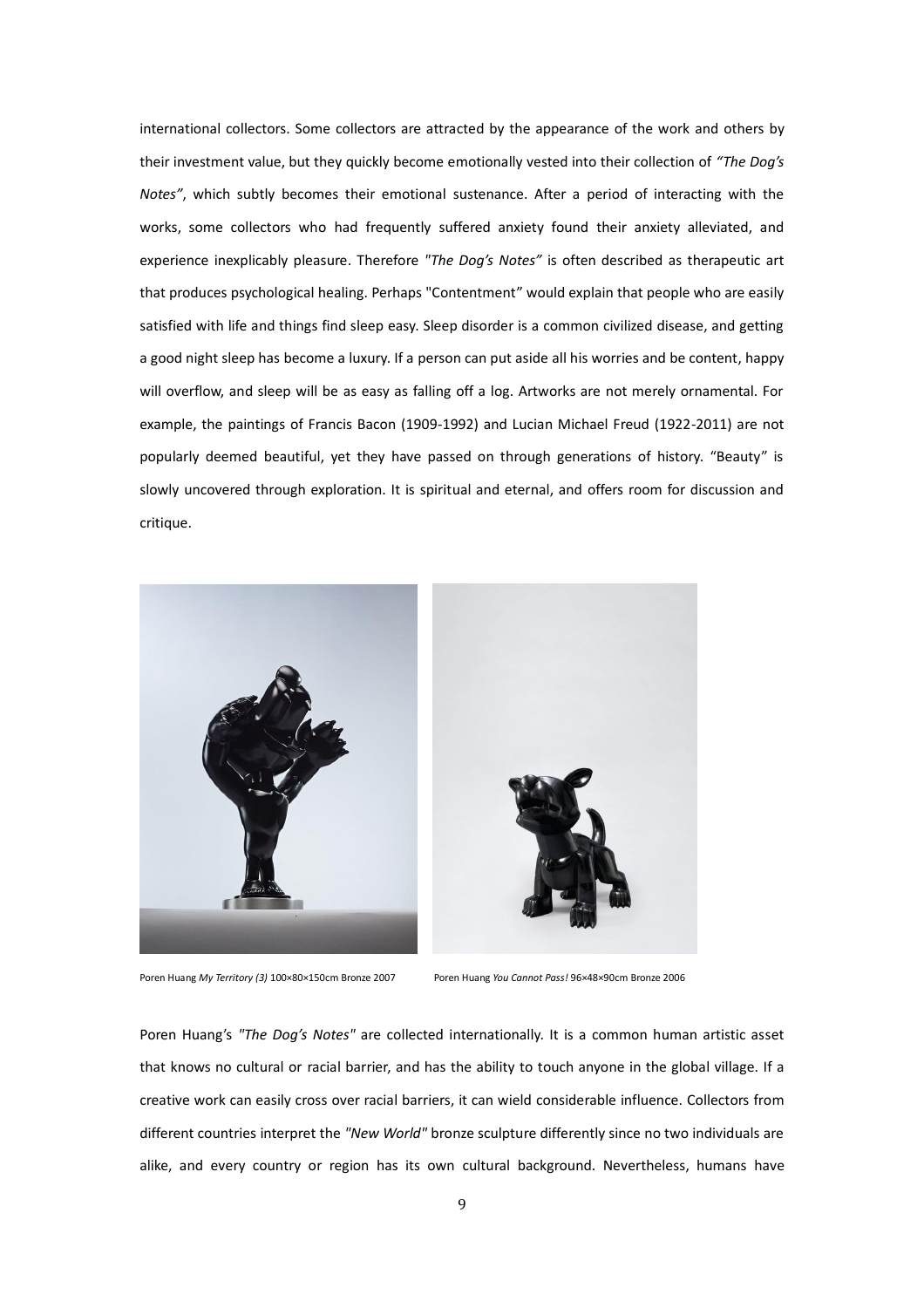common emotions and thoughts. A music that crosses ethnicity can connect with the entire human race. Likewise, a creation with no cultural barrier can traverse eras. The sculptures of Swiss artist, Alberto Giacometti (1909-1966) are not narratives of Swiss culture and society, but of all humanity. Hence they are not confined to geography, but attract a large market of collectors from all over the world, and in 2010, his art became the world's most expensive items in public auction. Based on dogs, *"The Dog's Notes"* explores the lack of spirit and tolerance in the modern human, and offers an opportunity for the 7 billion people to be touched in their own way by the perspective in *"The Dog's Notes"*. Expository art does not offer only a single point of view, but is multi-directional to provide room for discussion. A monotonous topic will become "stale", and will naturally be replaced by works that offers more expositions.

Poren Huang's creations have inspired many Western advocates because they realize that the European and US environment can never produce such a unique style birthed by the artist's cultural background. From the perspective of Western art history, several works used the dog as theme, but the works in "Notes" has an entirely new significance. Poren Huang has wholly absorbed his cultural background, and with that as his springboard, he naturally demonstrates a unique style. At the same time, he ponders the negative traits of humanity in contemporary society, and through his most familiar friend, the dog, he crafts his insights into a series of personified creations to explore sober issues in an entertaining way.

*"The Dog's Notes"* has great variability and diversity, where each piece of work bespeaks its own personality and story. From describing the characteristics of the dogs to their subsequent anthropomorphic forms, in bronze or stainless steel, coated or gold leafed, or in the relationship between dog and panda, the creations are quite exclusive, with only 4 pieces of work per year. Poren Huang uses modeling clay to create countless works each year, but on the average, only 4 creations are consummated into new bronze or stainless steel presentations while others are discarded. Each piece of creation displays the most prominent and unique of performance, yet none loses the required characteristic of *"The Dog's Notes"*, and specifically conveys Poren Huang's artistic perspective of *"The Dog's Notes"*. The humorous, positive, highly interactive and highly educational attributes, and unique body proportions, lines and block structures clearly demonstrate Poren Huang's special sculptural techniques.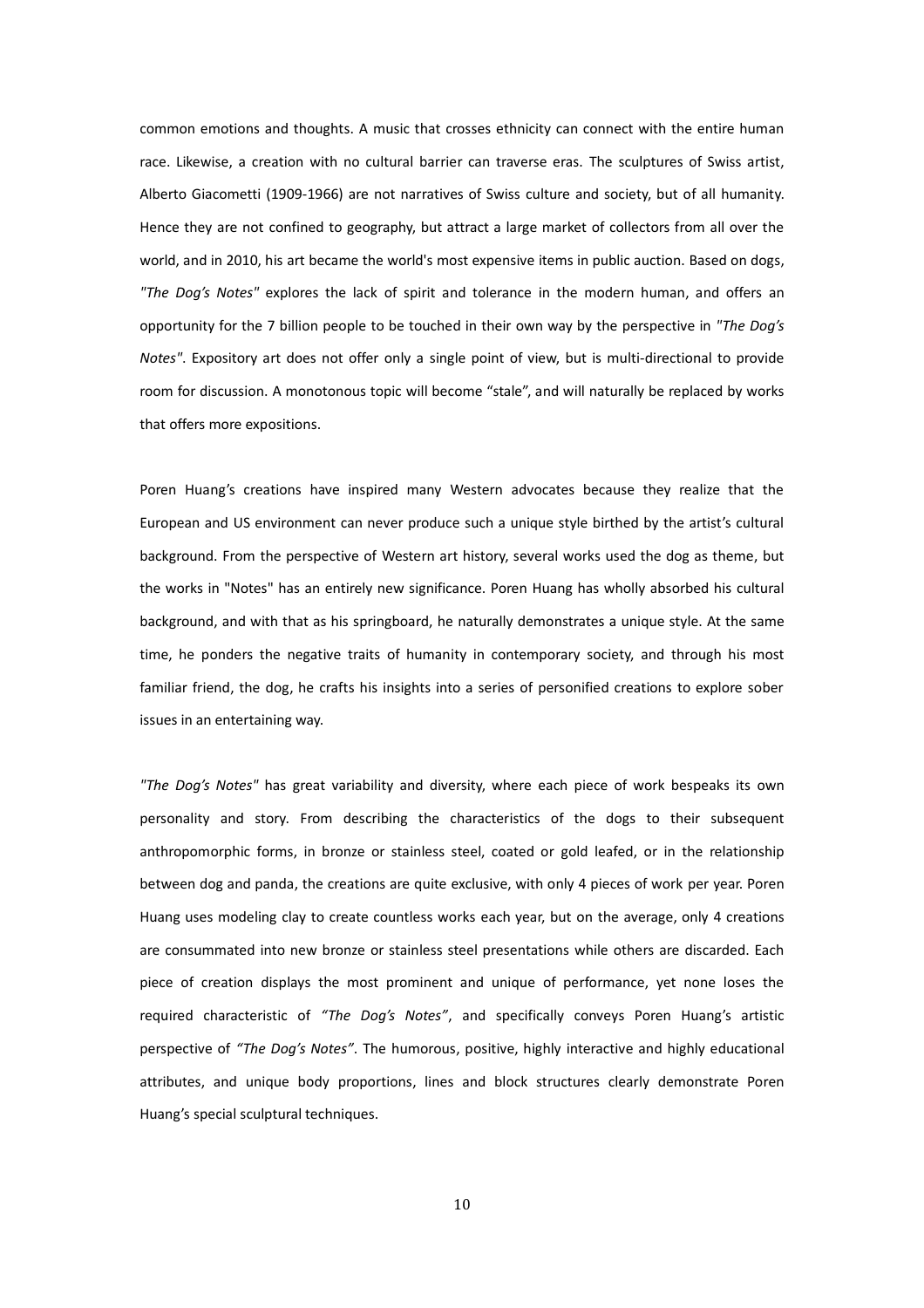#### **Room for Endless Discussions**

*"The Dog's Notes"* promotes admirable traditional Chinese thinking. The doctrine of bringing the family into order is weaved throughout the series, emphasizing ethics. The traditional heritage of upholding resolute courage and confidence, and protecting one's family and property to achieve broader development is applicable to contemporary human behavior. The sculptural technique is a compromise between traditional and contemporary. While almost perfectly conventional, it is also exaggerated in proportion and lends itself to dialogue with people today. If artistic concepts are presented only traditionally, they cannot relate to the lives of people today, and thus incapable of deeply touching its audience. On the contrary, if one is progressive merely for the sake of being progressive, then it is only an attempt at being conspicuous and grandstanding, and like a flash in the pan, quickly sizzles away. Each era of art must connect the past and the future, and the transformation must occur naturally rather than deliberately in order for the creation to remain pure and free of pretentiousness. Highly pure work has no expiration on its enjoyment, for it becomes spiritual and a source of support.



Poren Huang *Contentment* 43x36x23cm Bronze 2011 Poren Huang *Spying* 45×26×69cm Bronze 2007



Art that affords argument can be brought into the future; otherwise, it will remain contemporary and has no future value. After more than a century and a half, people are still discussing Pablo Ruiz Picasso (1881-1973) and Andy Warhol, (1928-1987) because their infinite room for discussion generates the need for discussion into future generations. Poren Huang's *"The Dog's Notes"* series affords endless discussions and exploration. It is intimately connected to the people in today's world, and is a